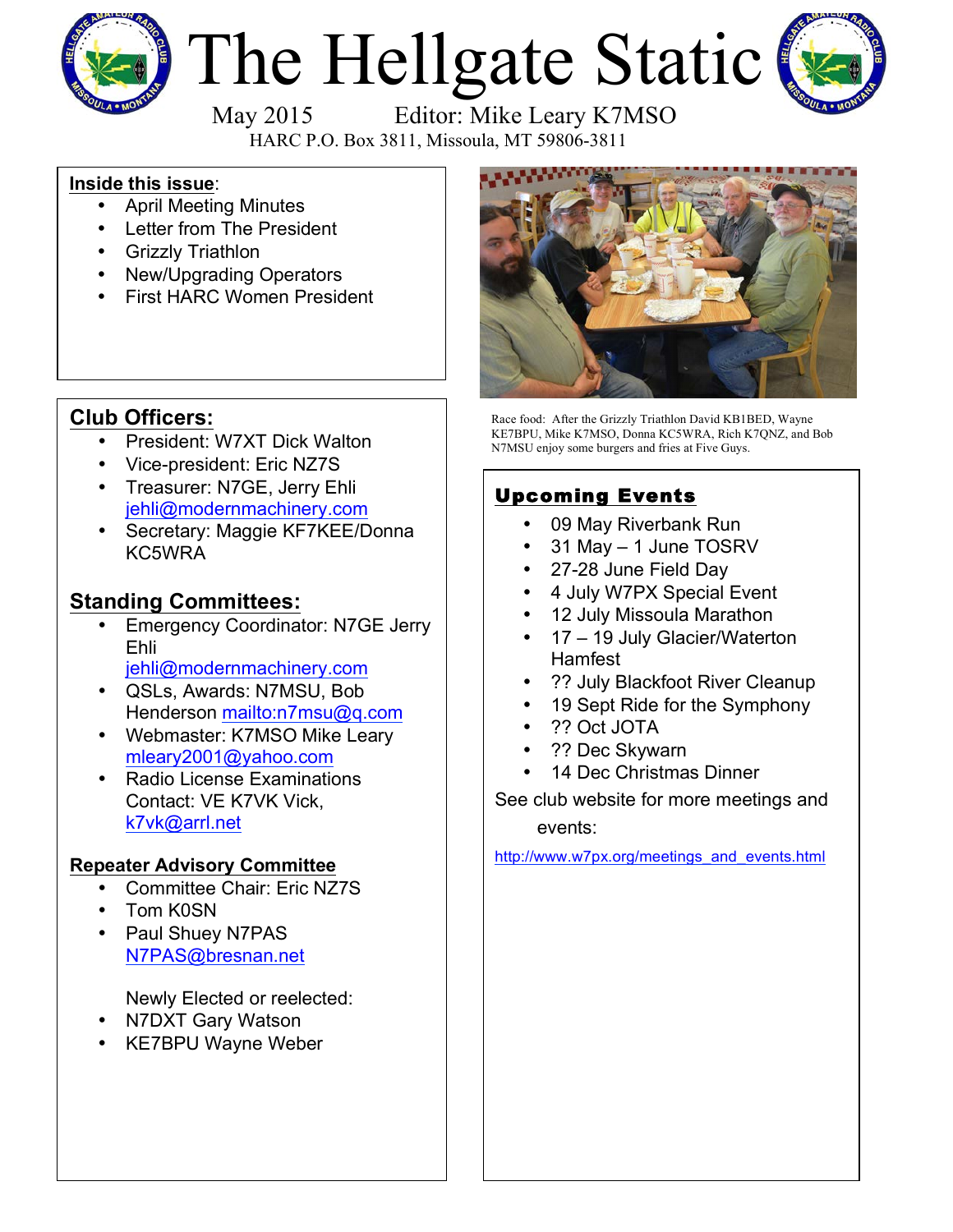# **April Meeting Minutes**

HARC Meeting Minutes April 13 2015 Latimer Fire Station

Dick Walton W7XT called the meeting to order. The following were in attendance: Donna Pecastaing KC5WRA, Paul Shuey N7PAS, Jerri Shuey N7JGS, Dean Pond N7DLP, Sandra Pond KF7GZR, Maggie Lough KF7KEE, Wayne Weber KE7PU, Bob Henderson N7MSU, Rich Kingdon K7QNZ , Tom Hellem K0SN, Mike Leary K7MSO, Dick Walton W7XT, Eric Sedgwick NZ7S, Gary Watson N7DXT.

The Mar 9 Minutes were reviewed and corrected. Maggie Lough KF7KEE moved to approve the minutes as corrected. Bob Henderson N7MSU 2nd. Passed.

No Treasurer's Report due to absence of Treasurer.

8 hams are needed for Grizzly Triathalon April 18. Donna, Bob, Rich and Paul volunteered.

The River Bank Run is May  $9<sup>th</sup>$ .

Mike volunteered to help Donna with her radios.

Wayne reported on Membership Recruitment. He recommended offering new hams their membership dues minus their testing fees. After discussion, Donna Pecastaing KC5WRA moved to change dues policy to pro-rate dues to  $\frac{1}{2}$  (of \$30) as of July 1. Dean Pond N7DLP  $2^{nd}$ . Passed. Paul Shuey N7PAS moved to offer new hams reduced membership dues of \$23 (\$30 minus \$7). Wayne Weber KE7BPU 2<sup>nd</sup>. Passed.

Dick suggested several options for upgrading the Club computer or purchasing a new one. They have to work with the software we use during Field Day and other ham events to record contacts. Mike will investigate and report back at May meeting. Dean Pond N7DLP moved to purchase a computer for this purpose. Tom Hellem K0SN 2<sup>nd</sup>. Passed.

We discussed considering a different location for Field Day, with better range to increase our ability to make more contacts and be more competitive. Tom, Dick, Vick, Wayne, and Bob will get together to decide.

VHF Net Control Operators: April 15 Jerri Shuey N7JGS; April 22 Paul Shuey N7PAS; April 29 Gary Watson N7DXT; May 6 Donna Pecastaing KC5WRA.

Program: Handling formal traffic; outline and discussion.

May's Program will be on Contesting with Tom talking about CW, Bob talking about Phone Operating, and going over the basics. Good of the Order/Welfare

Paul Shuey N7PAS moved to adjourn. Bob Henderson N7MSU 2<sup>nd</sup>. Passed.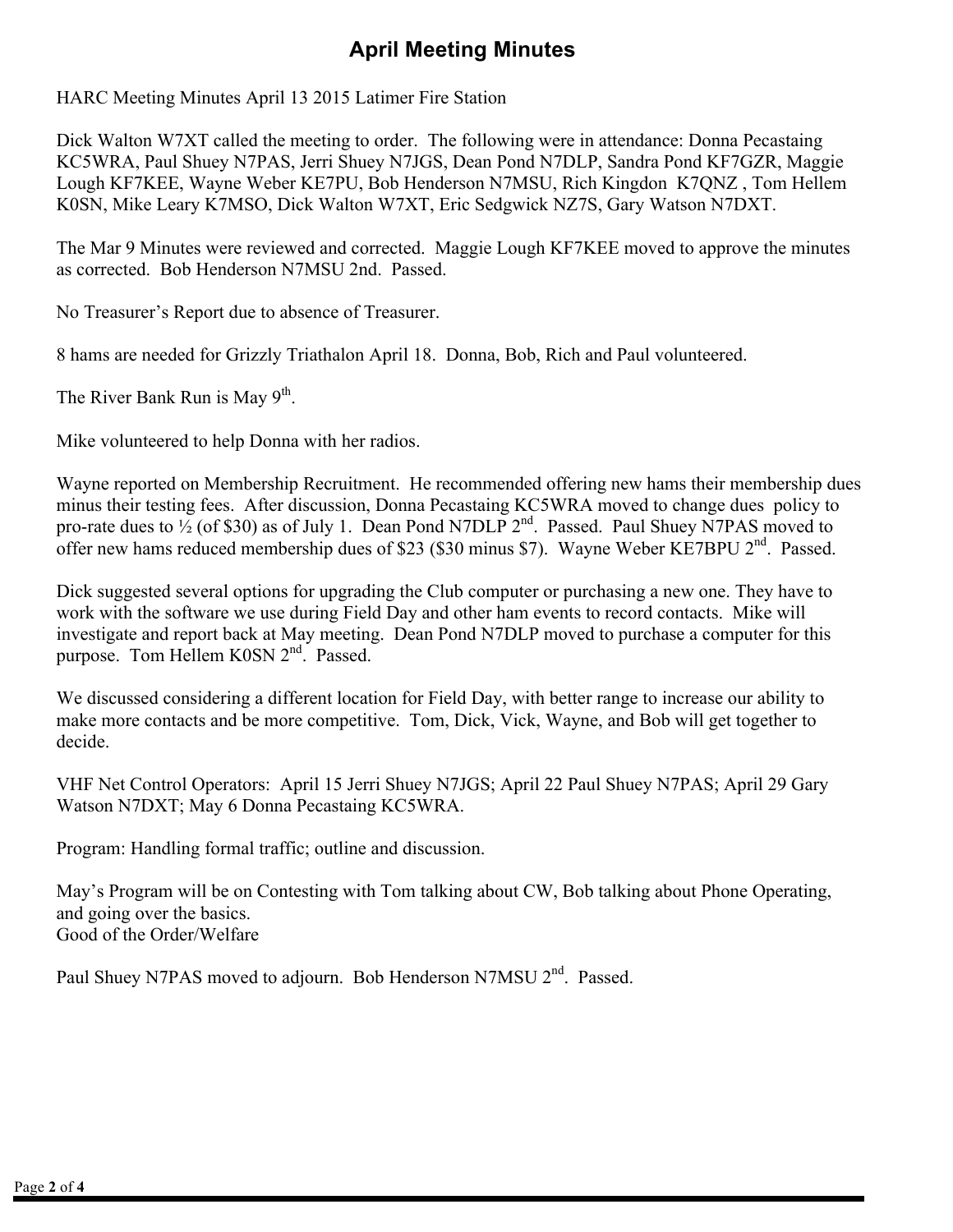#### **Bulletin from the Front Office May 2015**

The May meeting of the Hellgate Amateur Radio Club will feature a presentation by Tom Hellem, K0SN, "Contest Operating; A Gentle Introduction." Tom will cover the basics of contest operation in order to help get us in shape for Field Day, an emergency preparedness exercise which has become U.S. ham radio's most popular contest.

Your president, unlike Tom, is not a dedicated or expert contest operator. I am, rather, what might be called a contest "dabbler." When a major contest, like ARRL Sweepstakes, is on I may get in and give it a run for an hour or two, or sometimes the better part of a day, just for the fun of it. It's a good test of operating skills and of the capabilities of one's station.

Speaking of the station, the RFI saga at W7XT recently took an interesting turn. At this QTH I have a level of QRN that I did not experience at the QTH I occupied for more than 30 years down in the Lewis and Clark neighborhood. While it was not a particularly good radio location in many respects, the noise that I had to endure was rather easily identified and cured. There were some leaking insulators on a power pole in the alley once, and there was always a wave of RFI when the streetlights would come on. Intermittent streetlights were a frequent problem. I rather made a nuisance of myself, I expect, by identifying such offenders and notifying the power company, who would replace the failing bulb in a day or two.

Here the major RFI problem has been more or less constant, at least since we bought that new refrigerator. Bringing my portable HF receiver into its immediate presence produced a terrible racket from the speaker. Now I may have discovered the reason for this continuing offense against my U.S. government licensed desire to enjoy the HF bands. The refrigerator suddenly stopped frigerating, requiring moving its contents into camp coolers topped with dry ice. The repairman who came quite promptly informed me that this unit, like most contemporary devices of its type, did not control the speed of the compressor motor by voltage, but by the frequency of the motor's current. That meant that the house AC was converted to pulsating DC, as is done in ordinary power supplies, but these square waves of electrical energy were varied in frequency. A marvelous invention, the repairman thought.

My view of this electrical innovation was quite the opposite. Square waves are RFI poison. What immediately came to mind for me was the way my spikes of 40 over S9 noise marched across the spectrum of the ham bands. When I offered that this sounded to me like a recipe for an ungodly amount of radio interference the repairman volunteered the interesting information that when these units first came out they would wipe out any TV in the same room. That problem had been solved, he believed. For him I had news. Now I have to come up with a solution. Encasing the blasted box in aluminum sheeting has been ruled out by the head of the household. It would clash with the kitchen's color scheme, I was informed. Has anyone tried tying knots in the power cord?

--73, Dick, W7XT

HARCbfo0515